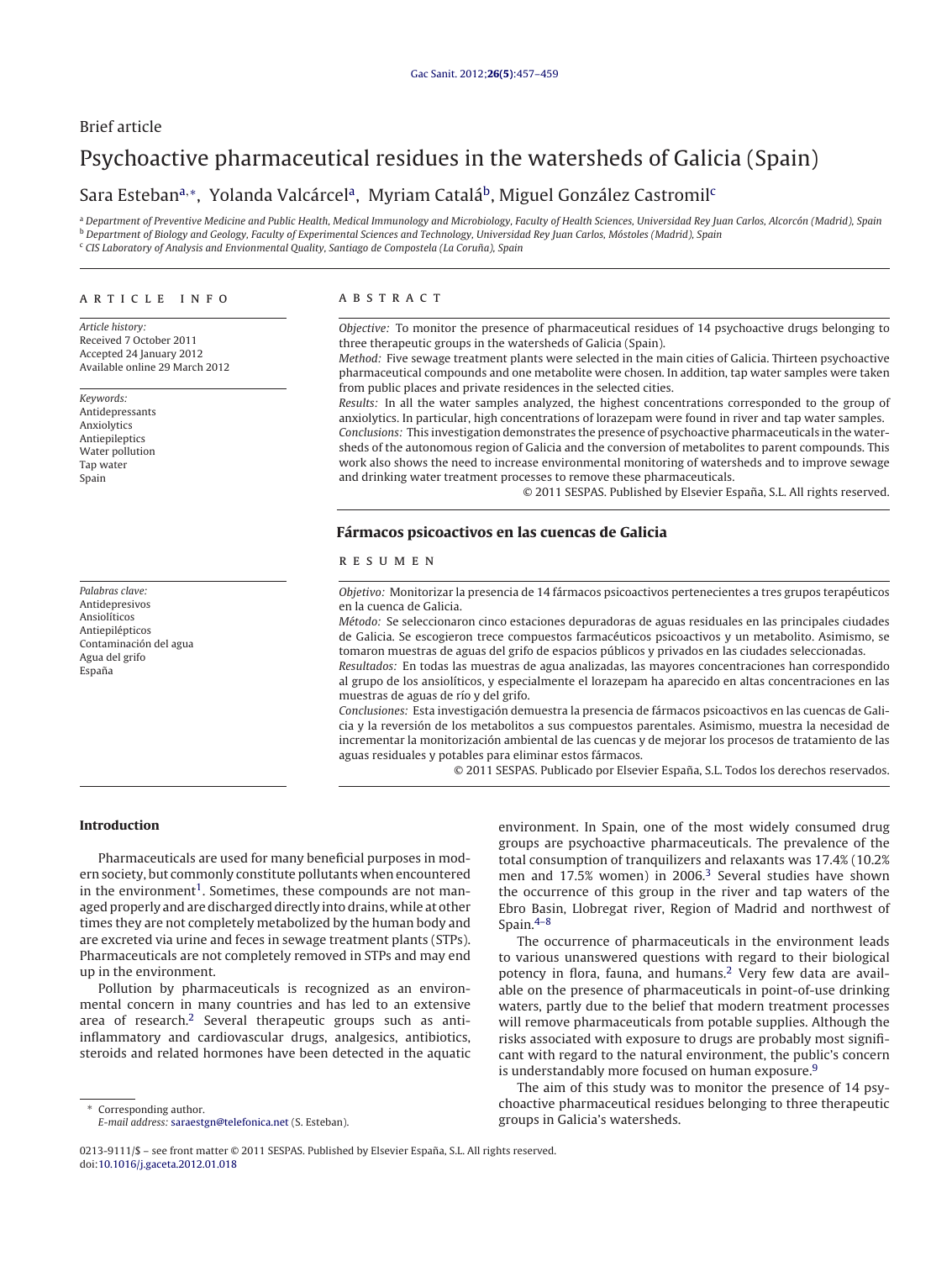| Characteristics of the sewage treatment plants selected in the watersheds of Galicia in 2008-2009. |  |  |
|----------------------------------------------------------------------------------------------------|--|--|
|                                                                                                    |  |  |

| STP code         | <b>Basin</b>  | Population equivalent | Receiving water   | Treatment            |          |
|------------------|---------------|-----------------------|-------------------|----------------------|----------|
|                  |               |                       |                   | Water                | Slugde   |
| STP1             | Galicia-Coast | 9.407                 | Sar               | $BAS + TT (NP + C)$  |          |
| STP <sub>2</sub> | Galicia-Coast | 358.257               | Coast of A Coruña | $BAS + TT$ (UV)      | $d + s$  |
| STP <sub>3</sub> | Galicia-Coast | 111.240               | Ría de Pontevedra | $PO + BAS + TT (UV)$ | bf       |
| STP4             | Galicia-Coast | 8.234                 | Ría de Vigo       | $BAS + TT$ (UV)      |          |
| STP <sub>5</sub> | Miño-Sil      | 295.790               | Miño              | $BAS + TT (NP)$      | $d + dt$ |

STP: sewage treatment plants; BAS: biologic-activated sludge; bf: belt filter-drying; d: anaerobic digestion; PQ: physical-chemical processes; s: spin-drying; td: thermal drying; TT: tertiary treatment (UV: UV disinfection; NP: nitrogen and phosphorus removal; N: nitrogen removal; C: chlorination).

### **Method**

# The autonomous region of Galicia has a total area of 29,574.38 km2 and an estimated population of 2,796,089 inhabitants [5.98% of the population of Spain, database of the National Institute of Statistics (INEbase) 2009].

Five STPs were selected, one for each of the five main cities in Galicia: A Coruña, Ourense, Pontevedra, Santiago de Compostela and Vigo. For confidentiality reasons, the citation order of the cities does not reflect the numeration of the STPs (table 1).

STP1 and STP5 discharge into surface waters of the basins of Galicia-Coast and Miño-Sil respectively, and the remainder (STP2, STP3 and STP4) discharge directly into the sea. The sampling stations were carefully selected in order to produce consistent and representative results for the final interpretation of data. Pharmaceuticals were analyzed in the influent and effluent water from all STPs and also 50 meters downstream of the emission points of STP1 (DSSTP1) and STP5 (DSSTP5). Thirty-six grab samples were collected in three campaigns: August 2008, January 2009 and June 2009. One sample for each campaign was taken from each sample point. Seventy-five tap water samples were also taken from public places and private residences of the cities selected in the same campaigns as the wastewater and river water samples. Five samples for each campaign were taken in each city.

Thirteen pharmaceuticals and one metabolite were chosen because of their potential toxicity and persistence in the environment. The pharmaceuticals analyzed are used as medications for the central nervous system and belong to three of the most frequently prescribed therapeutic groups: antidepressants, anxiolytics and antiepileptics. The method described in the literature and used by Gros et al. $5$  was chosen for sample extraction and instrumental analysis.

# **Results**

Of the 14 psychoactive pharmaceuticals analyzed, 12 were detected in the wastewater samples of the STPs studied. However, in some STP samples the concentrations were below the limit of quantification.

The percentage of samples and average values of detectable concentrations in the influent and effluent samples are shown in table 2. Among 15 influent samples, venlafaxine was detected in 43%, with an average concentration of 401 ng/L. Lorazepam was found in 87% of influent samples with concentrations of 10,598 ng/L. Among 15 effluent samples, venlafaxine and lorazepam were detected in 67%. The average concentrations detected of venlafaxine and lorazepam were 317 ng/L and 689 ng/L, respectively.

Most of the pharmaceuticals studied showed elevated concentrations in effluents and in some samples the concentrations found in the effluents were higher than those detected in the influents.

The percentage of samples with detectable concentrations of DSSTP1 and DSSTP5 reached 50% for venlafaxine and lorazepam (table 2). The average concentration of lorazepam was 168 ng/L while that of venlafaxine was 67 ng/L.

Among 75 tap water samples, lorazepam was found in 3%, with an average concentration of 562 ng/L (table 2). Venlafaxine was found in 1% of samples at concentrations of 44 ng/L.

### **Discussion**

In all the water samples analyzed, the highest concentrations corresponded to the group of anxiolytics. In particular, lorazepam was found in high concentrations in the river and tap water samples.

#### **Table 2**

Percentage (%) of samples and average concentrations (ng/L) with detectable concentrations in the influent (I) and effluent (E) wastewater of sewage treatment plants, downstream rivers (DSSTP) and tap water in the watersheds of Galicia in 2008-2009.

|                      | N  | $I(\mathscr{C})$         | Average (ng/L)           | N  | E(%) | Average $(ng/L)$ | N | DSSTP(%)                 | Average $(ng/L)$         | N  | Tap water (%)            | Average (ng/L)           |
|----------------------|----|--------------------------|--------------------------|----|------|------------------|---|--------------------------|--------------------------|----|--------------------------|--------------------------|
| Antidepressants      |    |                          |                          |    |      |                  |   |                          |                          |    |                          |                          |
| Amitriptiline        | 15 | 20                       | 24                       | 15 | 27   | 22               | 6 | $\overline{\phantom{0}}$ | $\overline{\phantom{a}}$ | 75 | $\overline{\phantom{0}}$ |                          |
| Citalopram           | 15 | 33                       | 114                      | 15 | 73   | 149              | 6 | 33                       | 10                       | 75 | $\overline{\phantom{0}}$ |                          |
| Clomipramine         | 15 | $\overline{\phantom{a}}$ | $\overline{\phantom{a}}$ | 15 | 7    | $\overline{4}$   | 6 | $\overline{\phantom{0}}$ | $\overline{\phantom{a}}$ | 75 |                          | 27                       |
| Fluoxetine           | 15 | $\overline{7}$           | 16                       | 15 | 60   | 28               | 6 | $\overline{\phantom{a}}$ | $\overline{\phantom{a}}$ | 75 | $\overline{\phantom{0}}$ | $\overline{\phantom{0}}$ |
| Nortriptiline        | 15 | $\overline{\phantom{a}}$ | $\overline{\phantom{a}}$ | 15 | 13   | 11               | 6 | $\overline{\phantom{0}}$ | $\overline{\phantom{0}}$ | 75 |                          |                          |
| Sertraline           | 15 | 13                       | 113                      | 15 | 27   | 33               | 6 | $\overline{\phantom{0}}$ | $\overline{\phantom{a}}$ | 75 | $\overline{\phantom{0}}$ |                          |
| Venlafaxine          | 15 | 47                       | 401                      | 15 | 67   | 317              | 6 | 50                       | 67                       | 75 |                          | 44                       |
| Antiepileptics       |    |                          |                          |    |      |                  |   |                          |                          |    |                          |                          |
| Carbamazepine        | 15 | 30                       | 73                       | 15 | 40   | 181              | 6 | 33                       | 63                       | 75 |                          |                          |
| Anxiolytics          |    |                          |                          |    |      |                  |   |                          |                          |    |                          |                          |
| $\alpha$ -Alprazolam | 15 | 13                       | 20                       | 15 |      |                  | 6 |                          |                          | 75 |                          |                          |
| Alprazolam           | 15 | 20                       | 27                       | 15 | 20   | 17               | 6 | 17                       | 17                       | 75 |                          | 11                       |
| Lorazepam            | 15 | 87                       | 10598                    | 15 | 67   | 689              | 6 | 50                       | 167                      | 75 | 3                        | 562                      |
| Nordiazepam          | 15 | 13                       | 16                       | 15 | 40   | 17               | 6 | $\overline{\phantom{a}}$ | $\overline{\phantom{a}}$ | 75 | $\overline{\phantom{0}}$ | $\overline{\phantom{0}}$ |
| Oxazepam             | 15 | 47                       | 83                       | 15 | 67   | 84               | 6 | $\overline{\phantom{0}}$ | $\overline{\phantom{a}}$ | 75 | $\overline{\phantom{0}}$ |                          |
| Tetrazepam           | 15 | 40                       | 92                       | 15 | 53   | 64               | 6 |                          | $\overline{\phantom{0}}$ | 75 |                          | $\overline{\phantom{0}}$ |
|                      |    |                          |                          |    |      |                  |   |                          |                          |    |                          |                          |

I: percentage of samples with detectable concentrations in influent wastewater; E: percentage of samples with detectable concentrations in effluent wastewater; DSSTP: percentage of samples with detectable concentrations 50 meters downstream of sewage treatment plants.